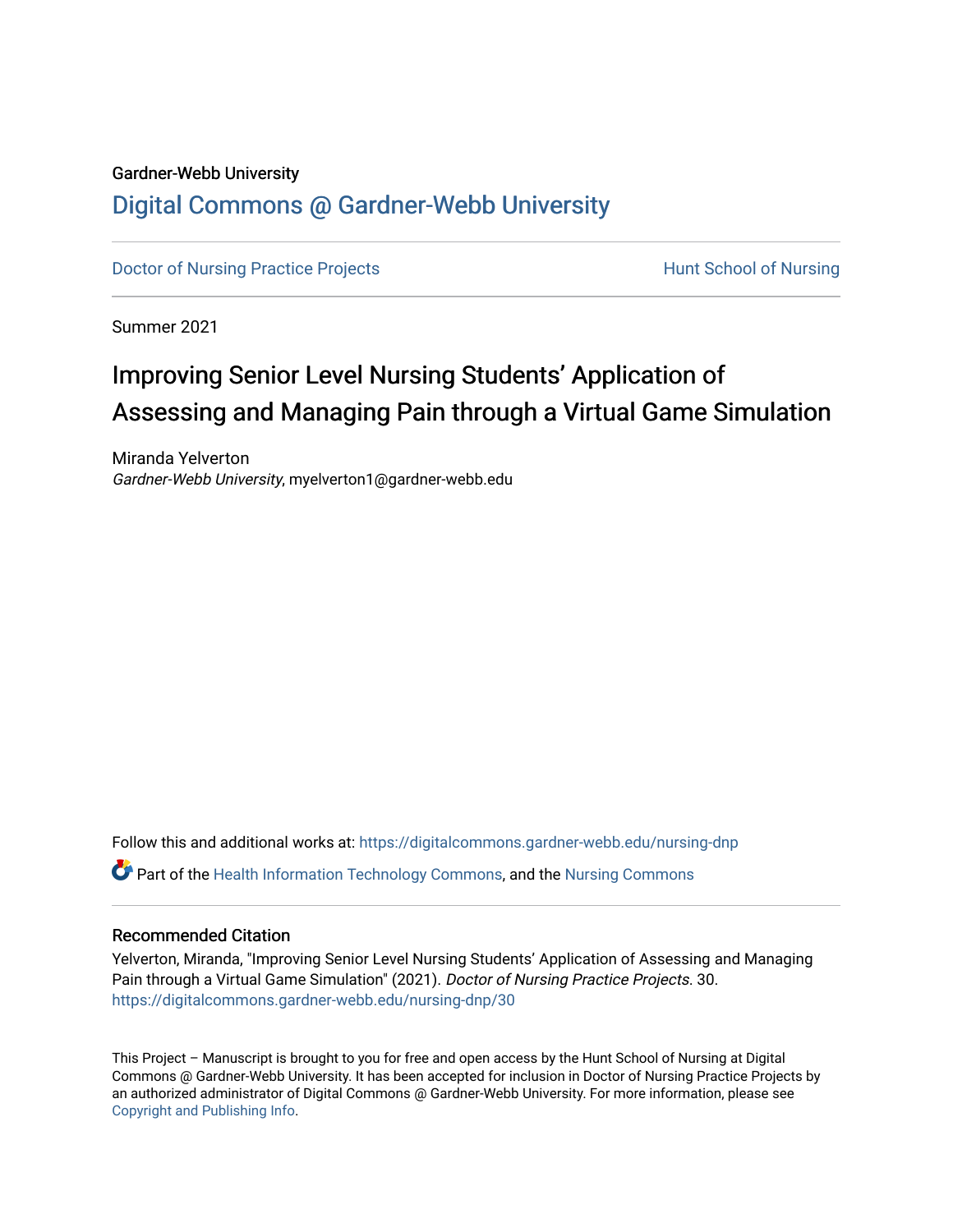# **Improving Senior Level Nursing Students' Application of Assessing and Managing Pain through a Virtual Game Simulation**

Miranda Yelverton, MSN, RN, NE-BC, CNE

A project submitted to the faculty of Gardner-Webb University Hunt School of Nursing in partial fulfillment of the requirements for the degree of Doctor of Nursing Practice

2021

| Submitted by:                          | Approved by:                     |
|----------------------------------------|----------------------------------|
| Miranda Yelverton, MSN, RN, NE-BC, CNE | Robin Lang, DNP, MBA, RN-BC      |
| <b>Student Name, Credentials</b>       | <b>Faculty Name, Credentials</b> |
| June 10 <sup>th</sup> , 2021<br>Date   | June 16, 2021<br>Date            |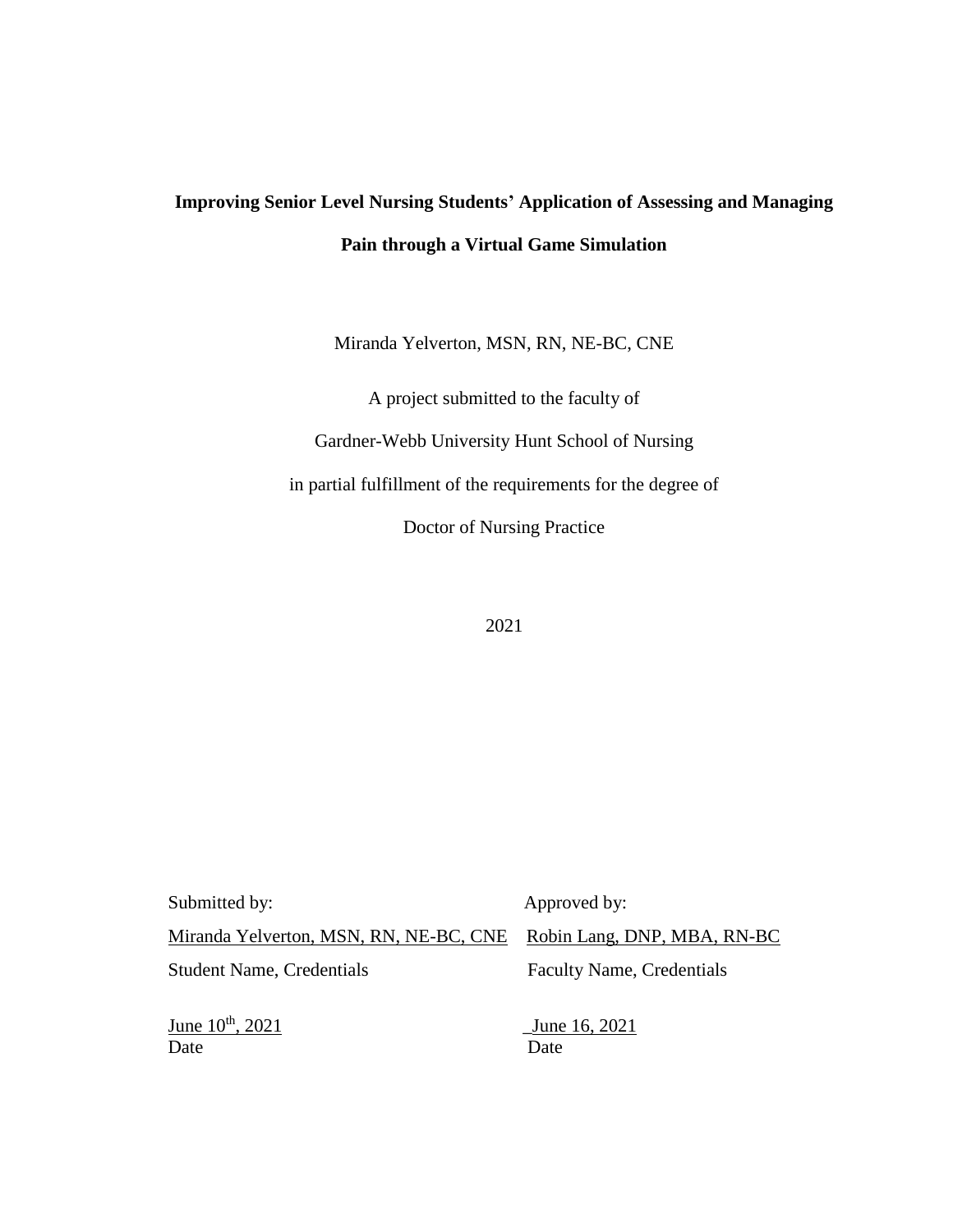# **Acknowledgements**

This project would not have been possible without God guiding me and placing a desire in my heart to pursue the Doctor of Nursing Practice Degree. I would like to sincerely thank my husband for his support throughout all of my educational journeys. I would like to express my deepest appreciation to my parents, grandparents, and sister for always encouraging me and supporting me in all my endeavors and giving me a foundation that has paved the way for my educational success. I would like to thank my son, Grayson for being my motivation to finish this project and to be a role model to him. I want to express my gratitude and thanks to the faculty at Gardner-Webb University for guiding and leading me to complete this project.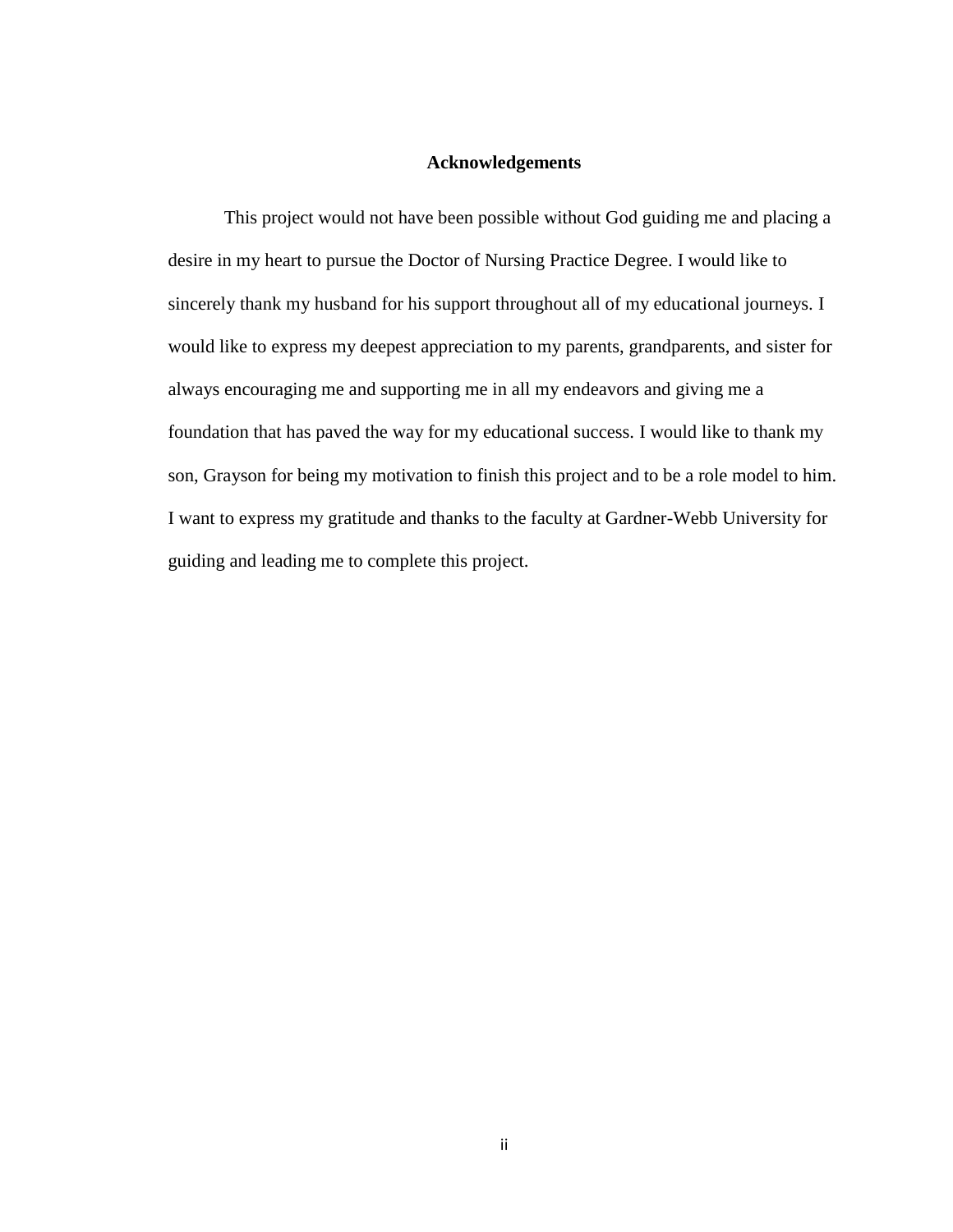©Miranda Yelverton 2021

All Rights Reserved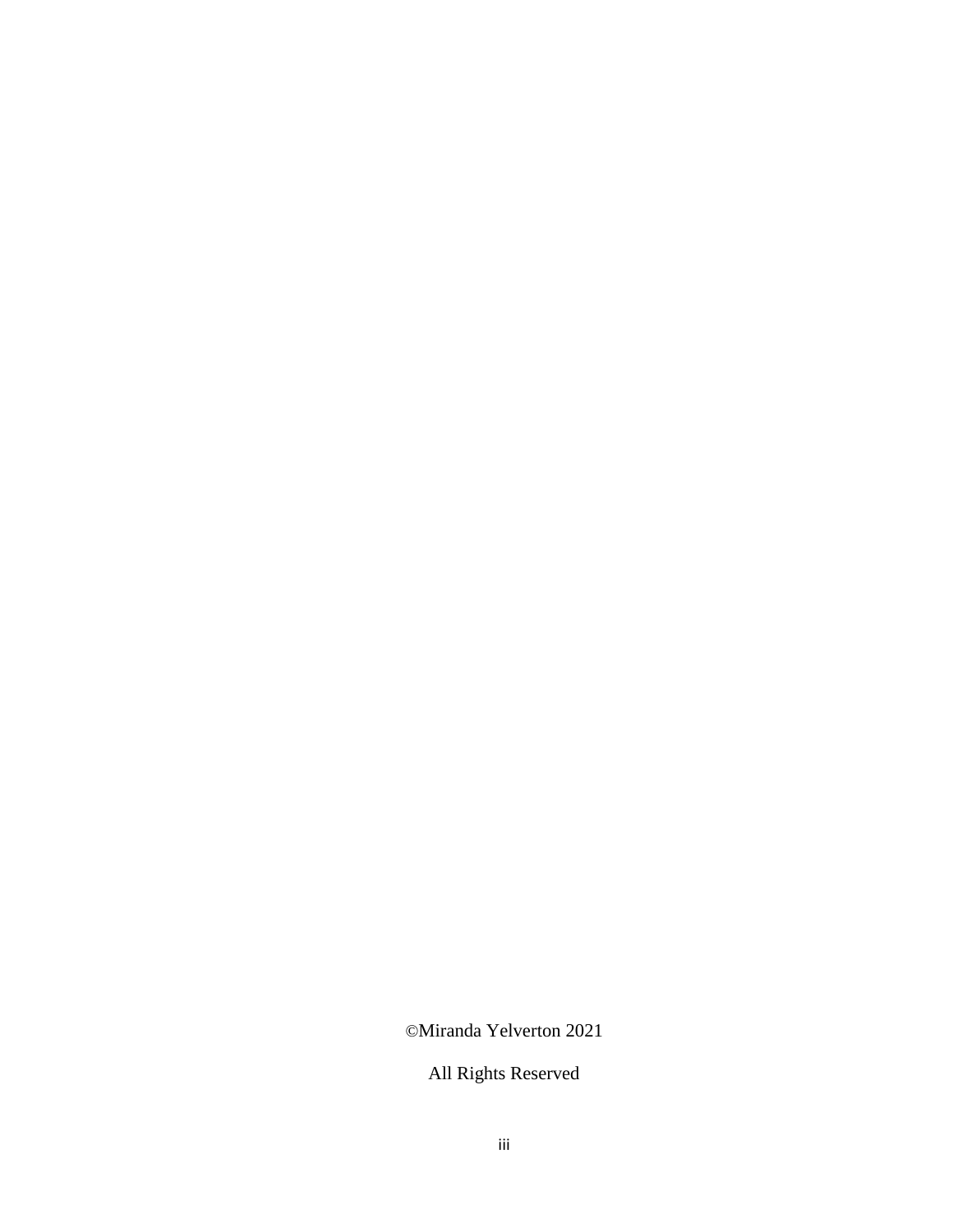# **Improving Senior Level Nursing Students' Application of Assessing and Managing Pain through a Virtual Game Simulation**

# **Abstract**

Senior nursing students in the last semester of a community college nursing program take the Health Education Systems Incorporated (HESI) Exit Exam to evaluate their ability to pass National Council Licensure Examination for Registered Nurses (NCLEX-RN). The objective of this project was to implement a virtual game simulation on pain assessment and management to improve scores related to the concepts of pain comparing two different cohorts. Senior nursing students were offered the virtual game simulation and could voluntarily report attempts and results through a Google ™ Form. *Keywords:* pain simulation, virtual simulation, online serious gaming, virtual game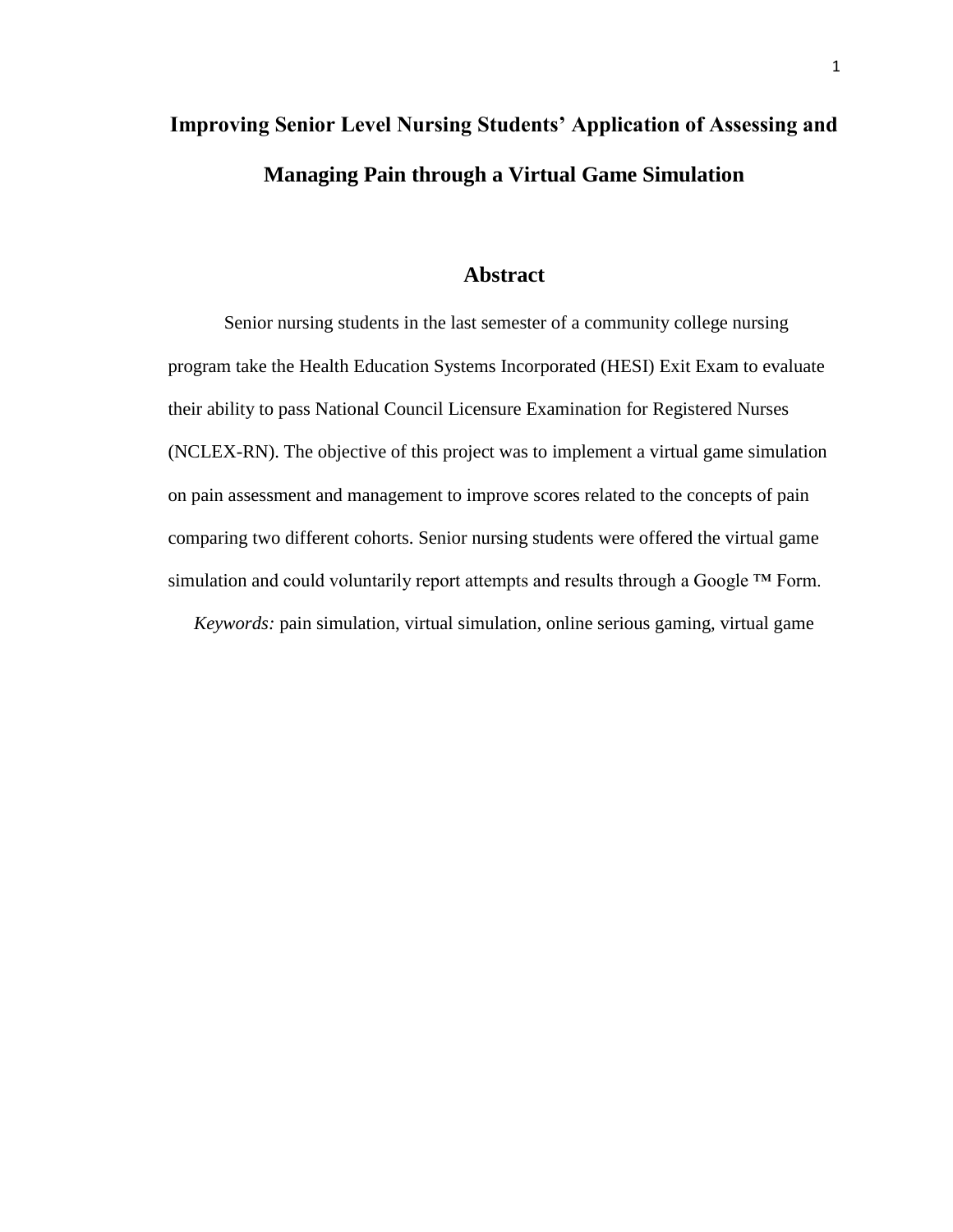# **Improving Senior Level Nursing Students' Application of Assessing and Managing Pain through a Virtual Game Simulation**

Students in an Associate Degree of Nursing Program have received instruction on the concept of pain management including how to conduct pain assessments and interventions to implement in managing clients' pain. Throughout the program students are able to practice their skills in the clinical settings, however it has been noted graduates from the program still need further instruction on this concept. Students have scored below the benchmark on the Health Education Systems Incorporated (HESI) Exit Exam version I, which predicts students' performance on the National Council Licensure Examination for Registered Nurses (NCLEX-RN). Senior level student nurses need more practice conducting pain assessments and implementing treatment methods to enhance patient comfort and minimize suffering. This project aimed to increase the scores on the concepts of pain on the HESI Exit Exam I through the use of a virtual game simulation.

#### **Needs Assessment**

The needs assessment was completed by analyzing the previous cohort's HESI data, specifically data on pain management. Results from Spring 2020 students on average showed scores of 705 for pain and 785 on pain and suffering with a benchmark for these areas at 850 (HESI, 2020). According to University of North Carolina (UNC) Healthcare Hospital Consumer Assessment of Healthcare Providers and Systems (HCAPS) (2017) the local hospital rated pain control at 70%. Which is below both the North Carolina state average (72%) and the national average (71%) for HCAPS. In 2017 pain control was rated at the local hospital at 68% compared to 71% NC average and 71% for the national average for HCAPS (UNC Healthcare, 2018). A literature review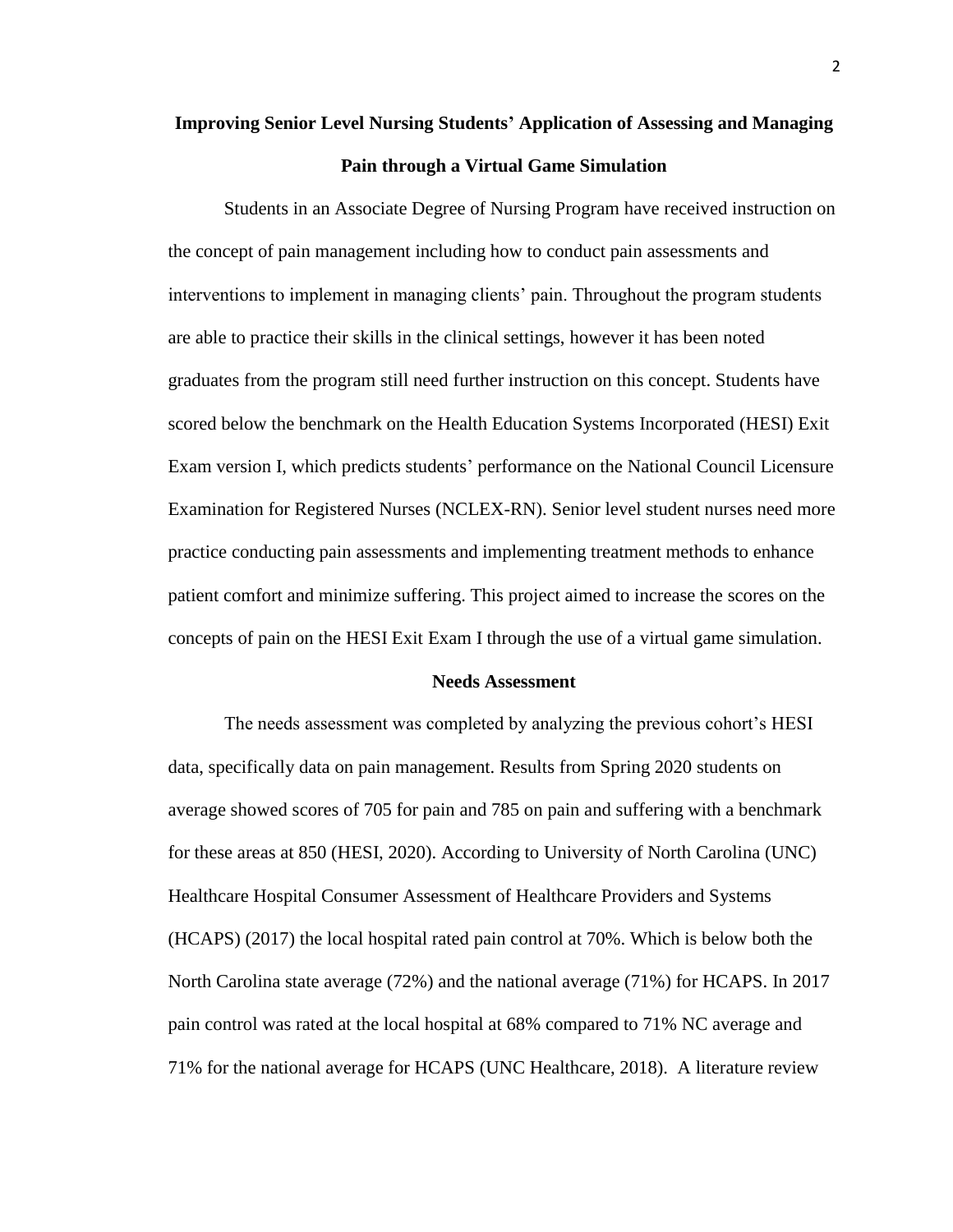was completed prior to implementing a virtual game simulation to enhance student's knowledge on pain assessments and management. Articles reviewed indicated virtual simulations and serious gaming improved students' knowledge and application of related material (Romero-Hall, 2015; Verkuyl et al., 2017). According to Ramia et al. (2017), pain is suboptimally assessed and treated in acute care facilities and leads to negative effects on patient care and patient satisfaction. The National Institute of Drug Abuse reported 128 people die every day from opioid overdose and indicated better pain management is needed to decrease these rates (2020).

# **Demographics**

Students in the Spring 2021 cohort represented a diverse student body between the ages of 21-50 with 21 female students and two male students. There was a combination of students both actively working in the clinical setting and those not actively working in the clinical setting. Certification as a Nursing Assistant I was a prerequisite to entering the nursing program. The primary language for students in the cohort was English.

## **Aim**

This project aimed to improve pain assessments and management of nursing students who were in their last semester of nursing school. This project focused on pain assessments and interventions a nurse can do to manage pain, pharmacologically and non-pharmacologically. This project was not anticipated to immediately improve patient satisfaction scores or community improvement of pain. This project aimed to impact the student nurse's HESI scores and ability to implement their knowledge through a virtual simulation scenario**.**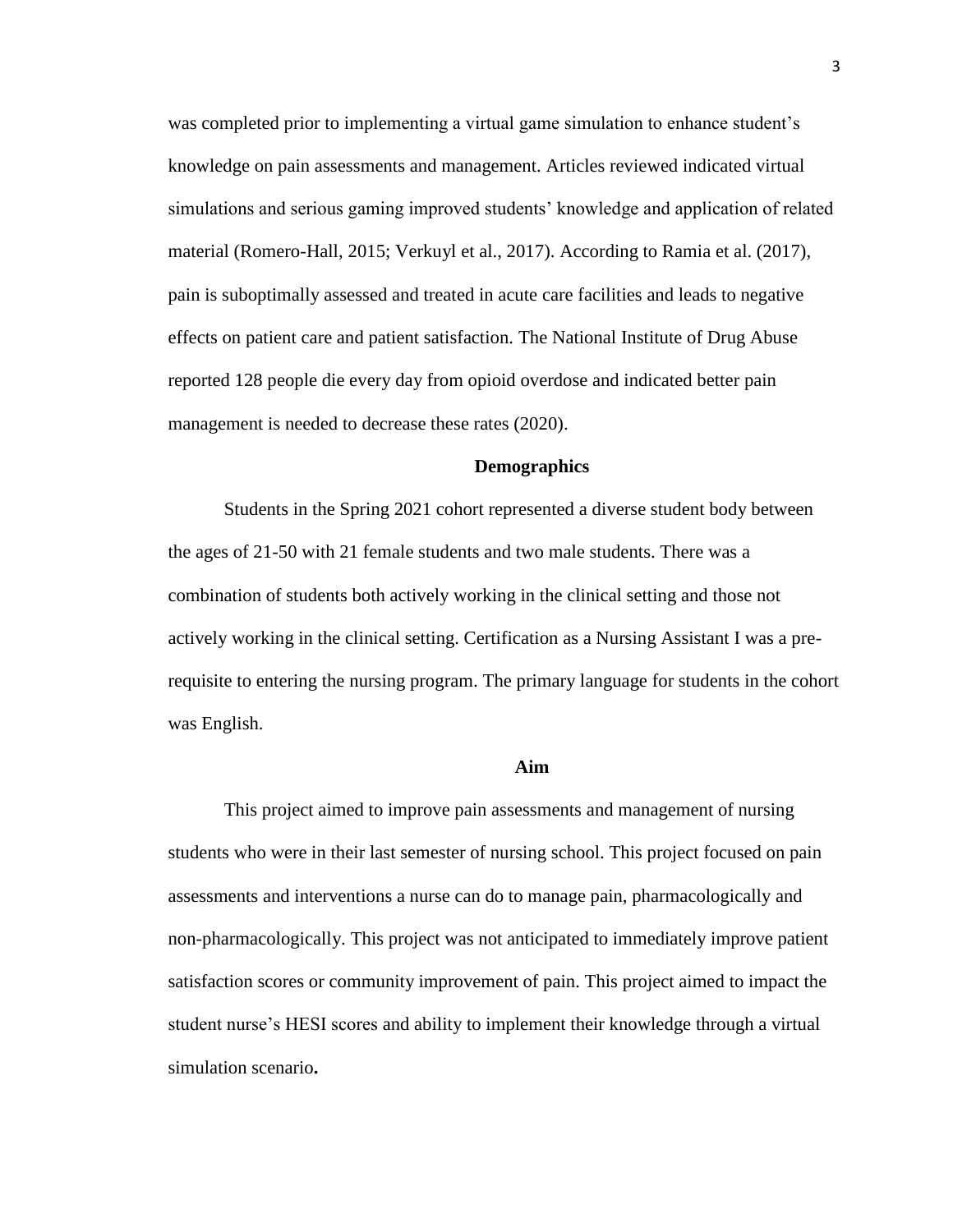#### **Implementation**

The virtual game simulation was created in Microsoft PowerPoint ™ with material from the textbooks students were assigned and based on the NCLEX-RN blueprint. The virtual game simulation focused on acute pain in a client with appendicitis. The game consisted of a client's room, electronic health record (EHR), and incorporated the students selecting the correct medication prescribed to the client. The game began with the student selecting to either receive report on the patient, visit the client, or view the EHR. The EHR contained information on the client's admission, vital signs, labs, medications, and active orders. Throughout the game the student was asked to answer multiple choice questions for which they received immediate feedback on their choices. The questions throughout the game only allowed one answer and there was no option for "select all that apply". The student was required to answer each question based on the information presented before progressing to the next question. At the end of the game the students received a score with the maximum score of a 100. For correct answers students received ten points and for incorrect answers five points were deducted. Students were provided access to Microsoft Office  $TM$  free of charge due to being a student, which enabled them to download the game in Microsoft PowerPoint  $TM$ . The virtual game simulation was then imported into a Google Form  $TM$ , which is also available to students free of charge. The project was monitored for completion through Google Forms on a weekly basis for eight weeks. Students were invited to participate in the project via email link allowing the investigator to monitor number of students, number of attempts, and highest score obtained. The virtual game simulation was offered to all students in the cohort, reporting their attempts and results on the game was voluntary and had no impact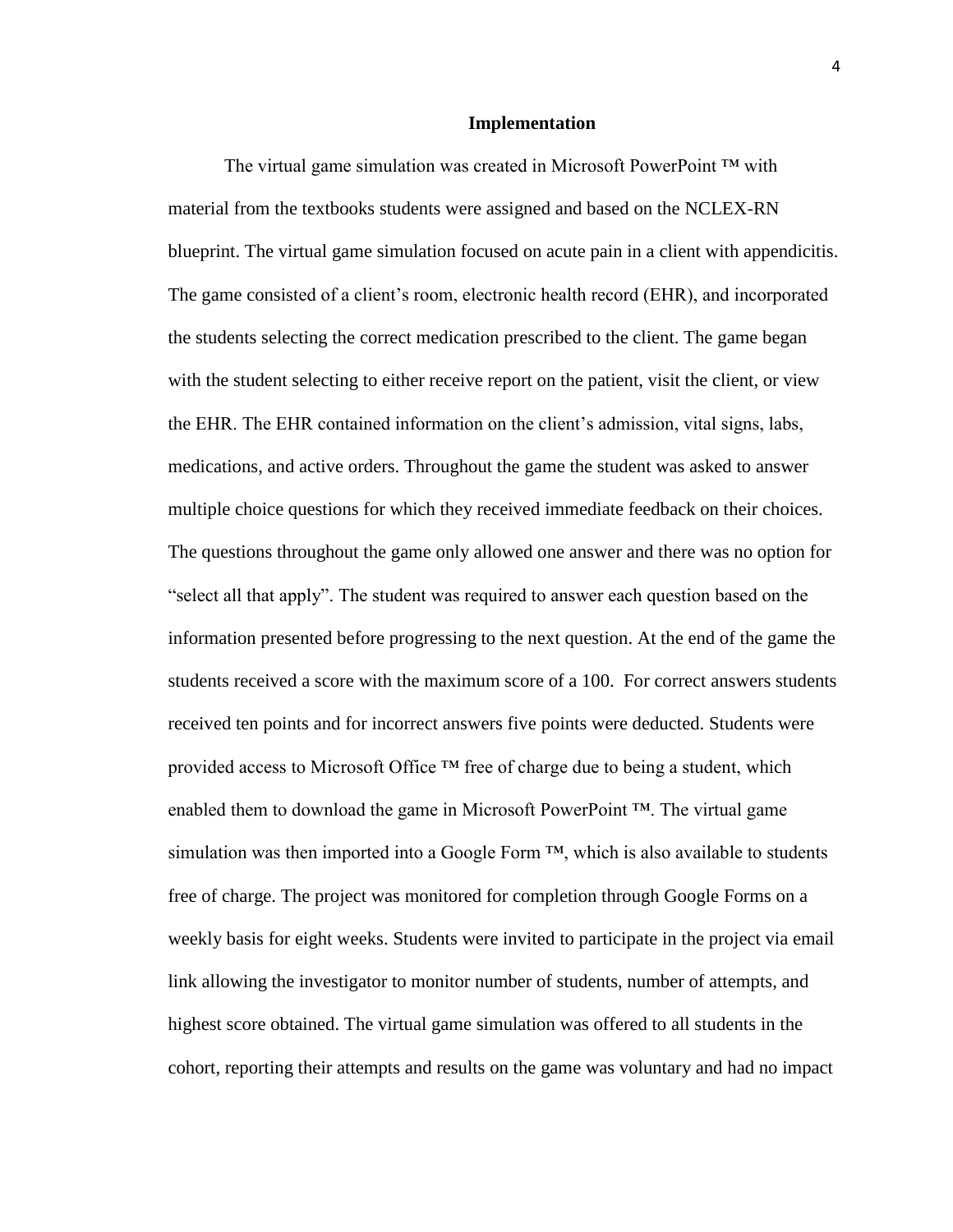upon their overall average in the course. Students on average completed the virtual game simulation 1.29 times with the average score being 80.14. Students reported their results voluntarily and anonymously through the Google Form ™.

# **Threats and Barriers**

Throughout the implementation phase of the project one of the major threats was related to the COVID-19 pandemic. Students had transitioned to a combination of virtual and in-classroom instruction since the pandemic. During the last semester of nursing school students are planning for graduation, preparing applications for NCLEX-RN, applying to their first nursing job, and completing the clinical focused experience. Students are managing families and jobs which creates additional time constraints. Students in the senior class have varied levels of experience using Google Workspace  $^{\text{TM}}$ and Microsoft Office ™. There were inquiries to the investigator on how to download the PowerPoint and some students had difficulty with placing the PowerPoint in "show mode" to play the game. Some students may have not completed the game due to the inability to download the game or place in show mode. Students' internet and download capability was another barrier considered during the implementation phase. Additionally, from the technology perspective of the instructor, there was no access to Safari  $TM$  or MacBook ™ therefore, functionality of these programs could not be tested.The HESI Exit Exam I was originally planned to be delivered during April however, the exam was administered during the first week of February. This delivery date change gave students two months to practice with the game instead of the four months planned at the onset of the project. This may have also been a potential barrier to student performance on the concept of pain on the examination. On average, students only completed the virtual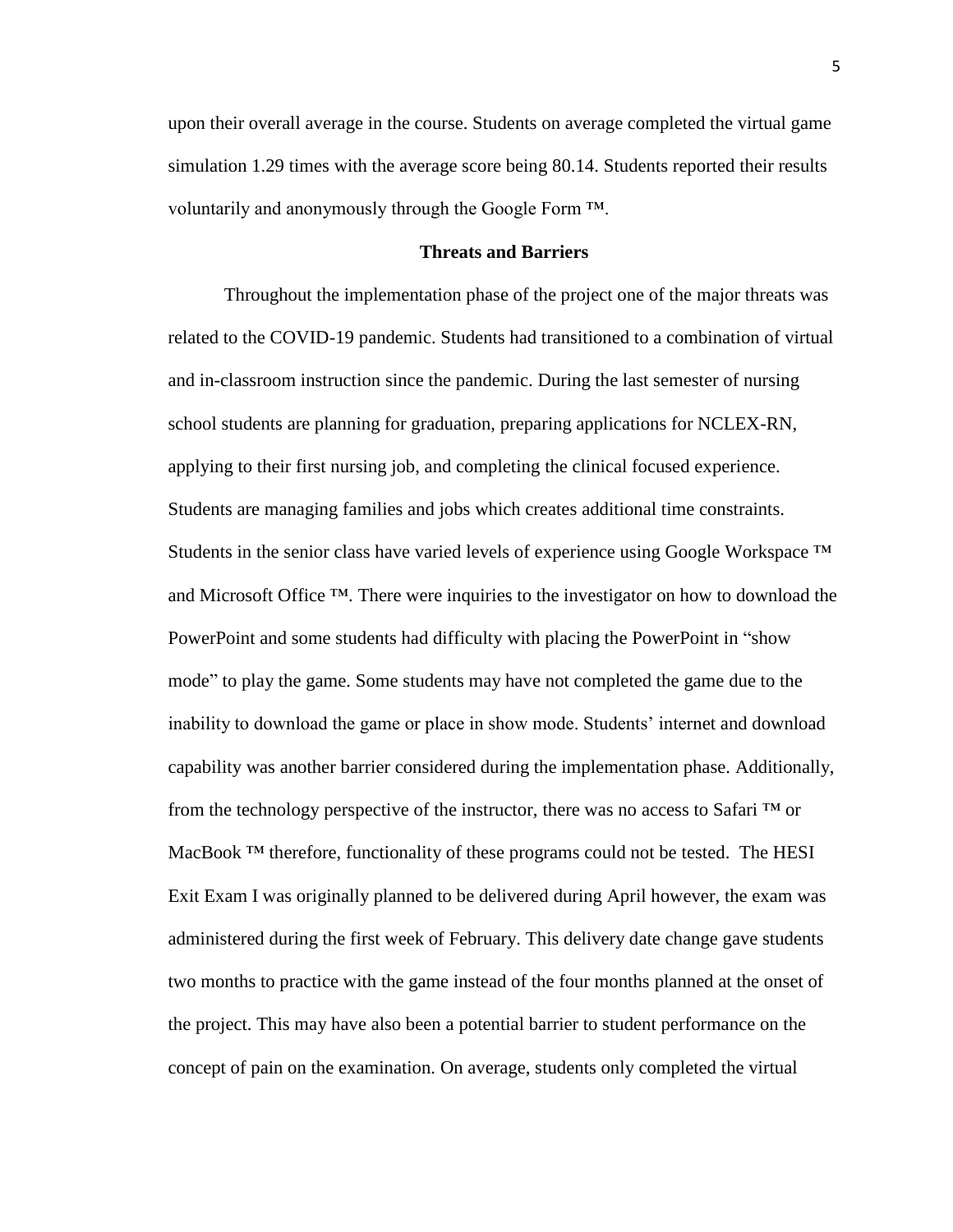game simulation 1.29 times, rather than repeating the game to apply new knowledge which may have also been a barrier in the final review.

#### **Outcomes**

The pain assessment and management virtual game simulation was offered to 23 senior level nursing students from Fall 2020 to Spring 2021 with seven students (30%) reporting their individual results for the game. The senior level class in the Spring of 2020 was composed of 30 students and did not have access to the simulation game serving as the independent variable. The dependent variable was the HESI Exit Exam I score on the concepts of pain. The concepts of pain and suffering as well as pain scores were compared from Spring 2020 to Spring 2021.

In analyzing the data from Spring 2020 cohort to Spring 2021 cohort the mean HESI score on the concepts of pain was 745 for Spring 2020 and 756 for Spring 2021. The standard deviation for Spring 2020 cohort was 56.57 and for the Spring 2021 cohort the standard deviation was 14.14. A standard t-test was used to determine the statistical significance of the data with a t-score value of 0.83. It was concluded that the null hypothesis was supported as the virtual game simulation had no significant effect on the HESI Exit Exam I scores.

# **Conclusions and Recommendations**

The virtual game simulation implemented did not have a statistically significant effect on the HESI test scores for this cohort. The virtual game simulation was clinically relevant and reiterated material covered in the nursing program focusing on the concepts of pain. Virtual game simulations are beneficial in helping students connect knowledge to a clinically relevant situation. More research needs to be conducted and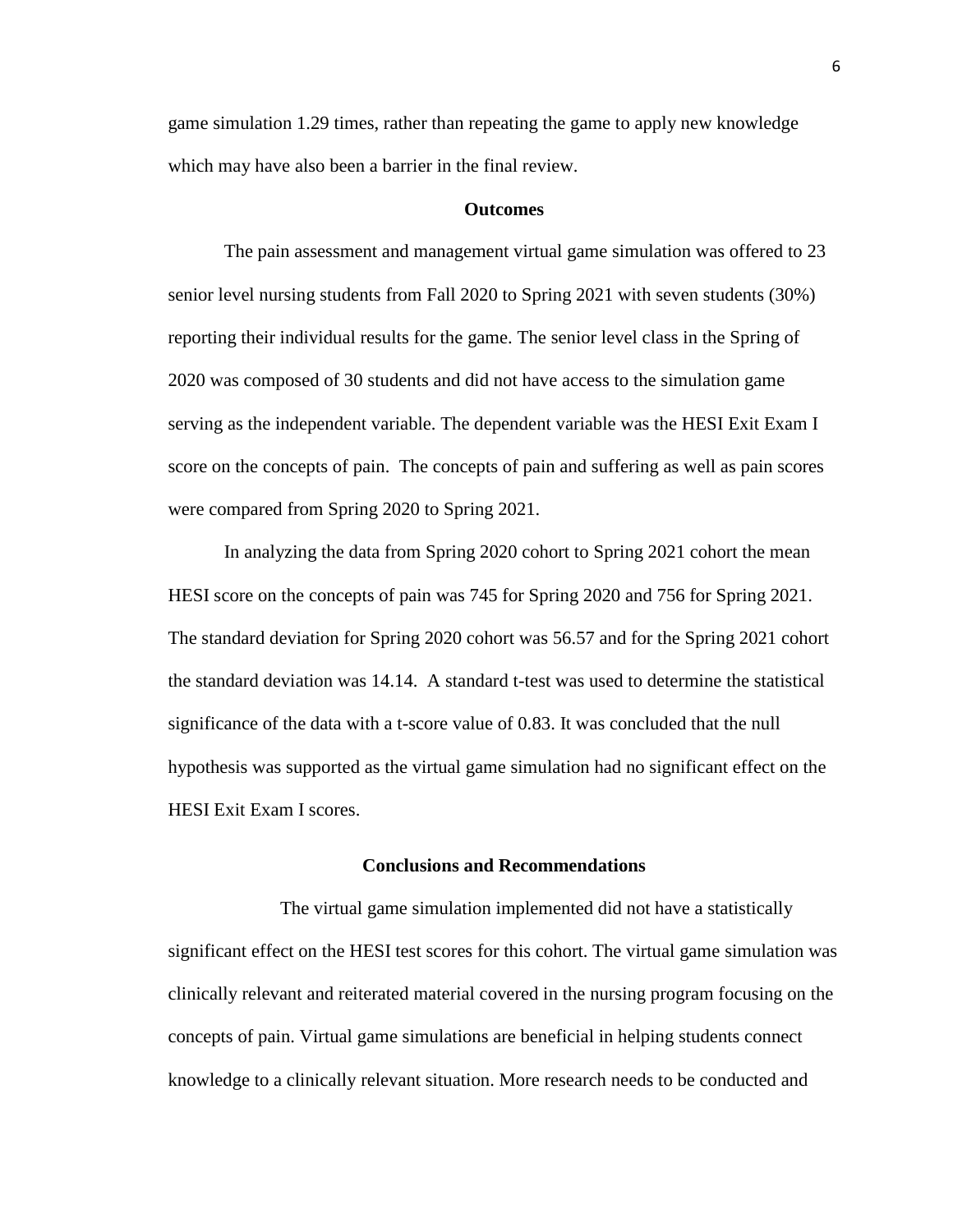evaluated on the effects of serious gaming and virtual game simulations on students standardized testing performance.